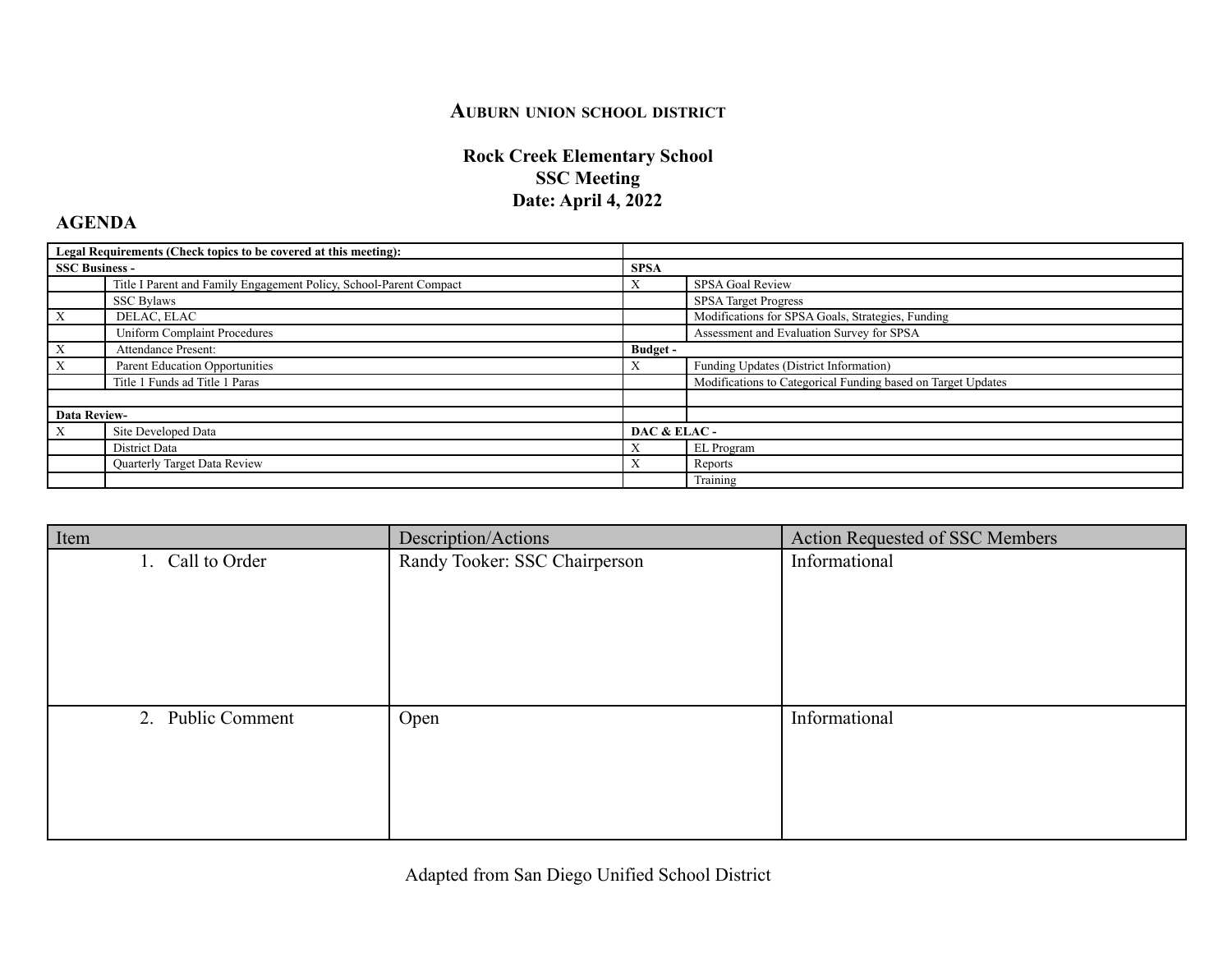| 3. SSC Business<br>a. Approval of Minutes                                                                                                                        | Action Item: Approval of minutes for<br>3/14/22); Randy Tooker, SSC Chairperson | Vote to Approve: |
|------------------------------------------------------------------------------------------------------------------------------------------------------------------|---------------------------------------------------------------------------------|------------------|
| 4.<br>a.<br>b.                                                                                                                                                   | Informational: Kim Morris, Principal                                            | Informational    |
| 5. Parent Enrichment Opportunities<br>a. Love & Logic Parenting Classes<br><b>Stallant Cooking Classes</b><br>$b_{\cdot}$<br>Parent University Night<br>c.<br>d. | Informational: Kim Morris, Principal                                            | Informational    |
| 6. CSSP (Comprehensive School<br>Safety Plan)<br>a. Review plan from Rockeye<br>Consulting                                                                       | Informational: Kim Morris, Principal                                            | Informational    |
|                                                                                                                                                                  | Action Item: Kim Morris, Principal                                              | Vote to Approve  |